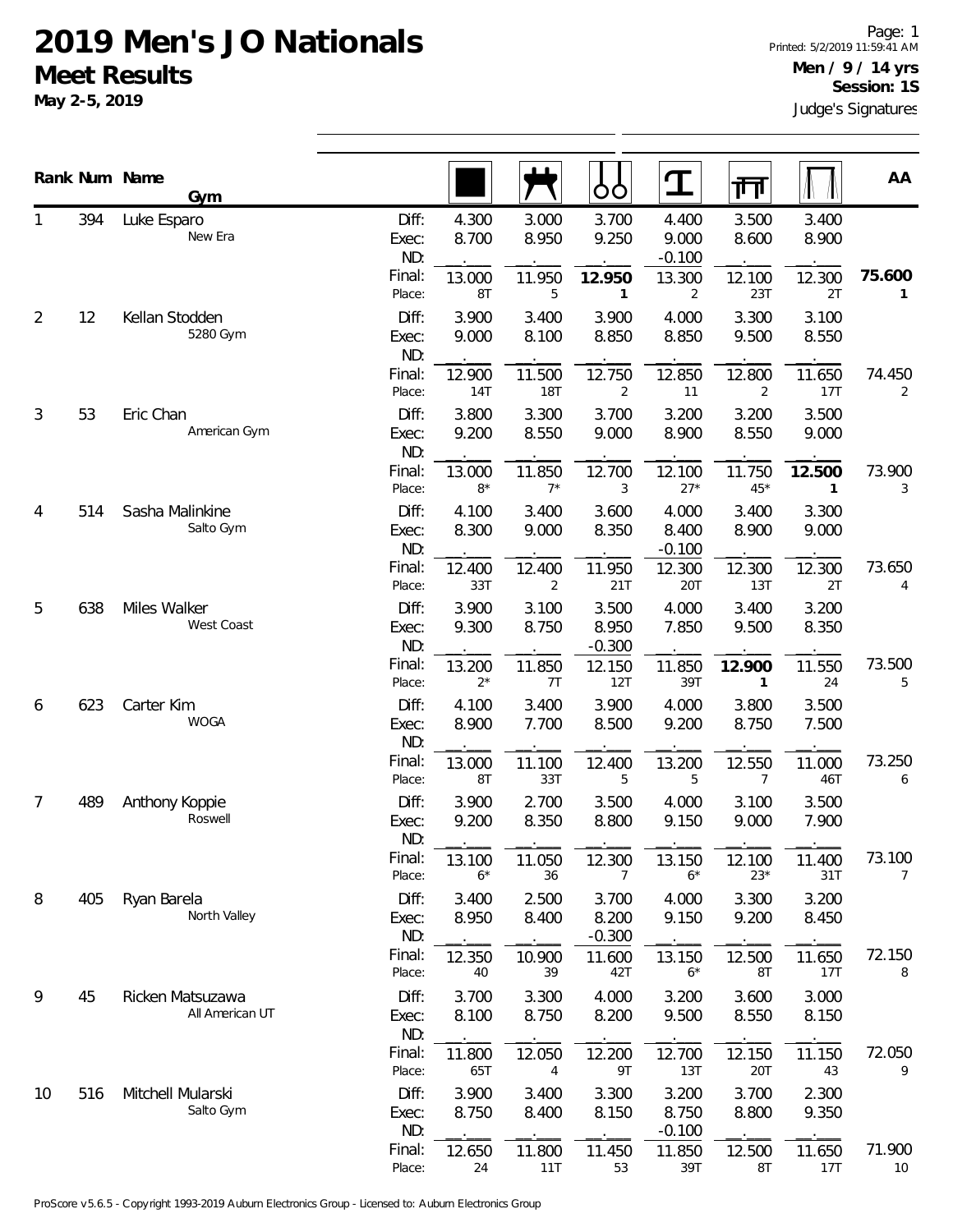|            |     | Rank Num Name<br>Gym            |                       |                 |                      | ÓО                         | ${\bf T}$                  | ग्ग             |                 | AA            |
|------------|-----|---------------------------------|-----------------------|-----------------|----------------------|----------------------------|----------------------------|-----------------|-----------------|---------------|
| 11         | 233 | David Grossman<br>Gym Spot      | Diff:<br>Exec:<br>ND: | 3.600<br>9.200  | 3.000<br>6.900       | 3.500<br>8.850             | 4.000<br>8.900<br>$-0.100$ | 3.400<br>8.500  | 3.300<br>8.700  |               |
|            |     |                                 | Final:<br>Place:      | 12.800<br>17T   | 9.900<br>62          | 12.350<br>6                | 12.800<br>12               | 11.900<br>33T   | 12.000<br>5     | 71.750<br>11  |
| 12T        | 486 | Clayton Staunton<br>Ridgewood   | Diff:<br>Exec:<br>ND: | 3.400<br>9.000  | 3.700<br>8.200       | 2.800<br>8.600             | 4.400<br>9.250<br>$-0.100$ | 3.300<br>8.150  | 2.500<br>8.500  |               |
|            |     |                                 | Final:<br>Place:      | 12.400<br>33T   | 11.900<br>6          | 11.400<br>54T              | 13.550<br>$\mathbf{1}$     | 11.450<br>53T   | 11.000<br>46T   | 71.700<br>12T |
| 12T        | 413 | Logan Hepner<br>Olympia Gym     | Diff:<br>Exec:<br>ND: | 3.500<br>9.050  | 2.900<br>8.750       | 2.300<br>9.600<br>$-0.300$ | 2.800<br>8.800<br>$-0.100$ | 3.100<br>9.000  | 3.100<br>9.200  |               |
|            |     |                                 | Final:<br>Place:      | 12.550<br>26T   | 11.650<br>15         | 11.600<br>42T              | 11.500<br>51               | 12.100<br>$23*$ | 12.300<br>2T    | 71.700<br>12T |
| 463<br>14  |     | Evan Reichert<br>Premier West   | Diff:<br>Exec:<br>ND: | 3.700<br>9.450  | 3.300<br>8.550       | 3.400<br>8.000             | 2.400<br>8.800             | 3.000<br>9.600  | 2.700<br>8.600  |               |
|            |     |                                 | Final:<br>Place:      | 13.150<br>5     | 11.850<br>$7*$       | 11.400<br>54T              | 11.200<br>64T              | 12.600<br>4T    | 11.300<br>36T   | 71.500<br>14  |
| 15         | 172 | Nicholas Davisio<br>Elevate     | Diff:<br>Exec:<br>ND: | 3.300<br>8.900  | 3.000<br>8.200       | 3.500<br>8.400             | 4.000<br>9.000             | 3.100<br>8.750  | 2.900<br>8.400  |               |
|            |     | Final:<br>Place:                | 12.200<br>44T         | 11.200<br>28T   | 11.900<br>24T        | 13.000<br>9                | 11.850<br>$37*$            | 11.300<br>36T   | 71.450<br>15    |               |
| <b>16T</b> | 460 | Giovanni Mantia<br>Premier West | Diff:<br>Exec:<br>ND: | 3.300<br>9.100  | 3.600<br>8.000       | 2.400<br>8.850<br>$-0.300$ | 3.200<br>9.050<br>$-0.100$ | 3.200<br>9.200  | 2.900<br>8.950  |               |
|            |     |                                 | Final:<br>Place:      | 12.400<br>33T   | 11.600<br><b>16T</b> | 10.950<br>65               | 12.150<br>23T              | 12.400<br>11T   | 11.850<br>$8*$  | 71.350<br>16T |
| 16T        | 11  | Jesse Redfoot<br>5280 Gym       | Diff:<br>Exec:<br>ND: | 3.600<br>8.550  | 3.200<br>8.500       | 3.600<br>8.400             | 3.300<br>9.150             | 3.200<br>8.250  | 3.200<br>8.400  |               |
|            |     |                                 | Final:<br>Place:      | 12.150<br>47T   | 11.700<br>14         | 12.000<br>20               | 12.450<br>17T              | 11.450<br>53T   | 11.600<br>$20*$ | 71.350<br>16T |
| 18         | 424 | Julian Galvez<br>Paragon NTC    | Diff:<br>Exec:<br>ND: | 3.900<br>9.300  | 3.200<br>6.800       | 3.500<br>8.750<br>$-0.300$ | 4.000<br>9.000<br>$-0.300$ | 3.600<br>9.000  | 3.000<br>7.800  |               |
|            |     |                                 | Final:<br>Place:      | 13.200<br>$2^*$ | 10.000<br>59         | 11.950<br>21T              | 12.700<br>13T              | 12.600<br>4T    | 10.800<br>54T   | 71.250<br>18  |
| 19         | 576 | Nicho Hamilton<br>Texas Dreams  | Diff:<br>Exec:<br>ND: | 3.800<br>9.200  | 2.400<br>8.450       | 2.700<br>9.450<br>$-0.300$ | 2.300<br>9.650             | 2.900<br>8.900  | 2.500<br>9.200  |               |
|            |     |                                 | Final:<br>Place:      | 13.000<br>$8*$  | 10.850<br>40T        | 11.850<br>28T              | 11.950<br>34T              | 11.800<br>42T   | 11.700<br>15T   | 71.150<br>19  |
| 20         | 635 | Matthew Navarro<br>West Coast   | Diff:<br>Exec:<br>ND: | 3.600<br>9.250  | 3.700<br>7.800       | 3.600<br>8.650             | 3.300<br>8.950             | 3.500<br>9.100  | 2.400<br>7.250  |               |
|            |     |                                 | Final:<br>Place:      | 12.850<br>16    | 11.500<br><b>18T</b> | 12.250<br>8                | 12.250<br>22               | 12.600<br>4T    | 9.650<br>75     | 71.100<br>20  |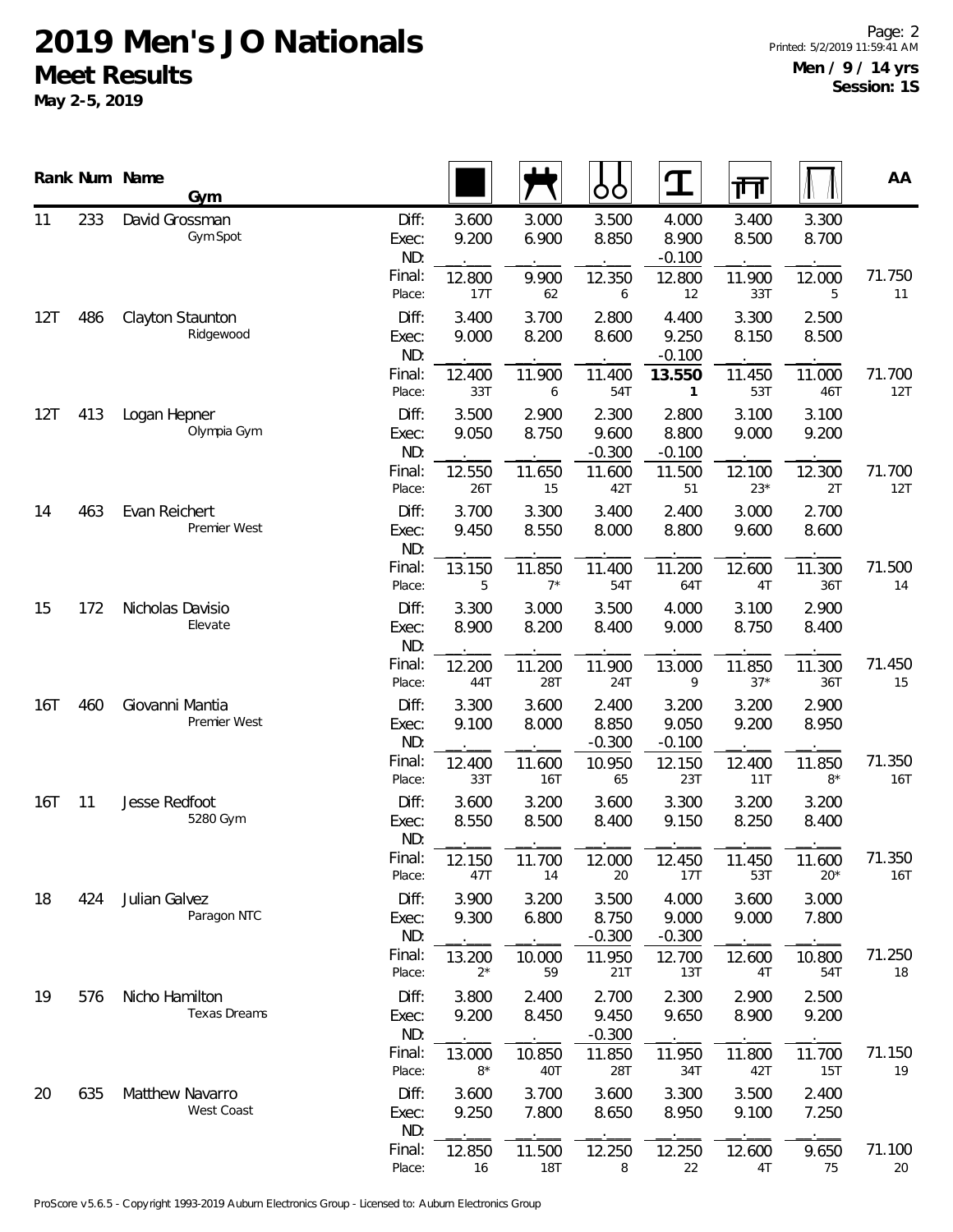|          |     | Rank Num Name<br>Gym                |                                 |                            |                            | ŌÒ                                   | ${\bf T}$                            | गि                       |                          | AA               |
|----------|-----|-------------------------------------|---------------------------------|----------------------------|----------------------------|--------------------------------------|--------------------------------------|--------------------------|--------------------------|------------------|
| 21       | 349 | Quinten Weeks<br>Mercury            | Diff:<br>Exec:<br>ND:<br>Final: | 3.400<br>9.050<br>12.450   | 3.100<br>7.550<br>10.650   | 3.100<br>9.350<br>$-0.300$<br>12.150 | 3.200<br>8.850<br>$-0.100$<br>11.950 | 2.700<br>9.550<br>12.250 | 3.100<br>8.500<br>11.600 | 71.050           |
|          |     |                                     | Place:                          | $31*$                      | $50*$                      | 12T                                  | 34T                                  | 15T                      | $20*$                    | 21               |
| 22       | 118 | Rowan Dumond<br>Champions TX        | Diff:<br>Exec:<br>ND:           | 4.000<br>8.800             | 2.800<br>7.800             | 3.900<br>8.200                       | 3.200<br>8.950                       | 3.500<br>8.650           | 2.900<br>8.300           |                  |
|          |     |                                     | Final:<br>Place:                | 12.800<br>17T              | 10.600<br>53T              | 12.100<br><b>16T</b>                 | 12.150<br>$23*$                      | 12.150<br>20T            | 11.200<br>39T            | 71.000<br>22     |
| 23       | 62  | Adrian Rodriguez<br>Aspire Kids     | Diff:<br>Exec:<br>ND:           | 4.000<br>9.200             | 3.400<br>7.100             | 3.600<br>8.550                       | 3.200<br>9.200                       | 3.700<br>7.000           | 3.200<br>8.550           |                  |
|          |     |                                     | Final:<br>Place:                | 13.200<br>2T               | 10.500<br>55               | 12.150<br>12T                        | 12.400<br>19                         | 10.700<br>69T            | 11.750<br>13T            | 70.700<br>23     |
| 23<br>24 |     | Martin Macsay<br>Above the Barre    | Diff:<br>Exec:<br>ND:           | 3.300<br>8.750             | 2.400<br>9.050<br>$-0.300$ | 2.500<br>9.450<br>$-0.300$           | 3.200<br>8.950                       | 3.200<br>8.950           | 2.300<br>9.150           |                  |
|          |     |                                     | Final:<br>Place:                | 12.050<br>55               | 11.150<br>30T              | 11.650<br>39T                        | 12.150<br>$23*$                      | 12.150<br>20T            | 11.450<br>27T            | 70.600<br>24     |
| 25       | 212 | Elijah Ariss<br>Go For It USA       | Diff:<br>Exec:<br>ND:           | 4.100<br>8.900<br>$-0.300$ | 3.600<br>8.250             | 3.500<br>7.950<br>$-0.300$           | 3.200<br>8.800<br>$-0.100$           | 3.700<br>8.350           | 2.700<br>8.000           |                  |
|          |     | Final:<br>Place:                    | 12.700<br>21T                   | 11.850<br>7T               | 11.150<br>60               | 11.900<br>$37*$                      | 12.050<br><b>28T</b>                 | 10.700<br>58T            | 70.350<br>25             |                  |
| 26T      | 515 | Sam Marek<br>Salto Gym              | Diff:<br>Exec:<br>ND:           | 4.200<br>8.200             | 3.000<br>8.300             | 3.600<br>6.950                       | 4.000<br>9.350<br>$-0.100$           | 3.200<br>8.600           | 2.700<br>8.250           |                  |
|          |     |                                     | Final:<br>Place:                | 12.400<br>33T              | 11.300<br>24T              | 10.550<br>69T                        | 13.250<br>3T                         | 11.800<br>42T            | 10.950<br>48T            | 70.250<br>26T    |
| 26T      | 609 | <b>Gus McGowen</b><br>USA Gym World | Diff:<br>Exec:<br>ND:           | 3.300<br>8.650             | 3.000<br>8.450<br>$-0.300$ | 3.300<br>8.450                       | 2.800<br>9.300<br>$-0.300$           | 3.400<br>9.000           | 2.400<br>8.800           |                  |
|          |     |                                     | Final:<br>Place:                | 11.950<br>59T              | 11.150<br>30T              | 11.750<br>33T                        | 11.800<br>41T                        | 12.400<br>11T            | 11.200<br>39T            | 70.250<br>26T    |
| 28T      | 611 | Alexandru Nitache<br>Ultimate       | Diff:<br>Exec:<br>ND:           | 3.700<br>7.800             | 3.200<br>6.550             | 3.500<br>8.700<br>$-0.300$           | 4.000<br>9.150<br>$-0.100$           | 3.400<br>8.650           | 3.200<br>8.700           |                  |
|          |     |                                     | Final:<br>Place:                | 11.500<br>70T              | 9.750<br>66                | 11.900<br>24T                        | 13.050<br>8                          | 12.050<br>28T            | 11.900<br>$\overline{7}$ | 70.150<br>28T    |
| 28T      | 640 | Luke Tully<br>Westside              | Diff:<br>Exec:<br>ND:           | 4.300<br>7.700<br>$-0.100$ | 2.700<br>8.550             | 2.600<br>8.250<br>$-0.300$           | 3.300<br>9.300                       | 3.100<br>8.800           | 3.200<br>8.750           |                  |
|          |     |                                     | Final:<br>Place:                | 11.900<br>62T              | 11.250<br>27               | 10.550<br>69T                        | 12.600<br>15T                        | 11.900<br>$33*$          | 11.950<br>6              | 70.150<br>28T    |
| 30       | 192 | Los Leonard<br>Flipspot             | Diff:<br>Exec:<br>ND:           | 3.700<br>8.850             | 3.100<br>7.550             | 3.700<br>7.850                       | 3.200<br>8.800                       | 3.100<br>8.800           | 3.500<br>7.950           |                  |
|          |     |                                     | Final:<br>Place:                | 12.550<br>26T              | 10.650<br>$50*$            | 11.550<br>46T                        | 12.000<br>$31*$                      | 11.900<br>$33*$          | 11.450<br>27T            | 70.100<br>$30\,$ |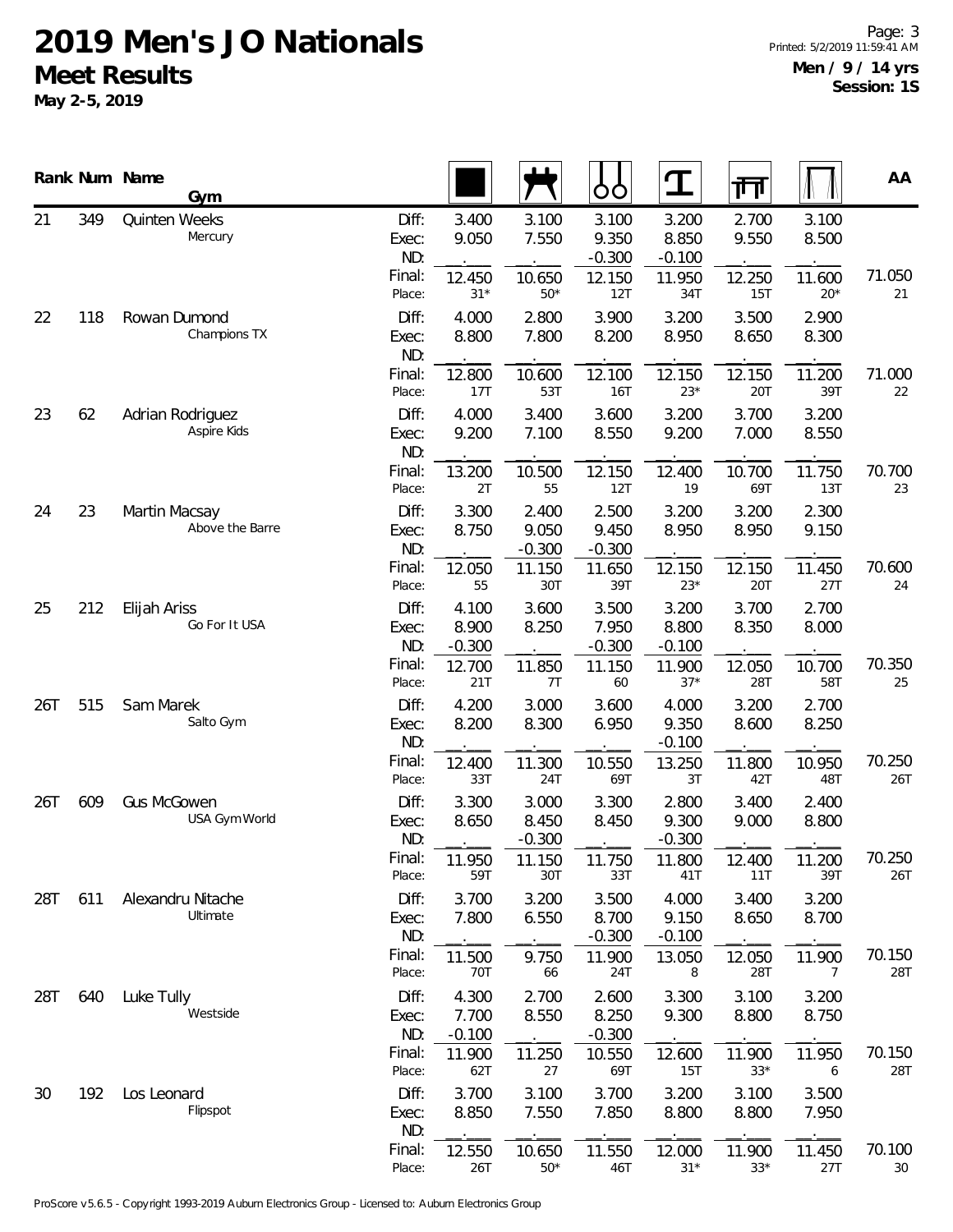|           |     | Rank Num Name<br>Gym                   |                       |                |                            | OO                         | $\mathbf T$                | 帀               |                 | AA            |
|-----------|-----|----------------------------------------|-----------------------|----------------|----------------------------|----------------------------|----------------------------|-----------------|-----------------|---------------|
| 31        | 617 | Alex Baum<br><b>WOGA</b>               | Diff:<br>Exec:<br>ND: | 3.500<br>9.000 | 3.400<br>8.700             | 3.000<br>8.700             | 3.200<br>7.900             | 3.600<br>8.250  | 3.000<br>7.750  |               |
|           |     |                                        | Final:<br>Place:      | 12.500<br>29T  | 12.100<br>3                | 11.700<br>36T              | 11.100<br>67               | 11.850<br>37T   | 10.750<br>57    | 70.000<br>31  |
| 32        | 581 | Jared Fry<br>Texas Elite               | Diff:<br>Exec:<br>ND: | 3.600<br>7.900 | 2.500<br>8.450<br>$-0.300$ | 3.000<br>7.800             | 4.000<br>8.950             | 3.200<br>9.000  | 3.100<br>8.750  |               |
|           |     |                                        | Final:<br>Place:      | 11.500<br>70T  | 10.650<br>50T              | 10.800<br>67               | 12.950<br>10               | 12.200<br>$18*$ | 11.850<br>8T    | 69.950<br>32  |
| 33        | 13  | <b>Trent Stodden</b><br>5280 Gym       | Diff:<br>Exec:<br>ND: | 3.900<br>8.600 | 3.300<br>7.700             | 3.900<br>8.150             | 3.200<br>8.800<br>$-0.300$ | 3.600<br>7.500  | 3.200<br>8.250  |               |
|           |     |                                        | Final:<br>Place:      | 12.500<br>29T  | 11.000<br>37               | 12.050<br><b>18T</b>       | 11.700<br>44T              | 11.100<br>61T   | 11.450<br>27T   | 69.800<br>33  |
| 622<br>34 |     | Daniel Gurevich<br><b>WOGA</b>         | Diff:<br>Exec:<br>ND: | 3.900<br>8.800 | 3.700<br>8.100             | 3.000<br>8.600             | 2.800<br>9.150             | 3.600<br>8.050  | 2.900<br>7.100  |               |
|           |     | Final:<br>Place:                       | 12.700<br>21T         | 11.800<br>11T  | 11.600<br>42T              | 11.950<br>34T              | 11.650<br>49T              | 10.000<br>72T   | 69.700<br>34    |               |
| 35        | 597 | Jesse Goncalves<br><b>TumbleBees</b>   | Diff:<br>Exec:<br>ND: | 3.800<br>8.750 | 2.400<br>7.850<br>$-0.300$ | 2.400<br>9.200<br>$-0.300$ | 2.400<br>9.200             | 3.300<br>8.950  | 2.700<br>9.150  |               |
|           |     |                                        | Final:<br>Place:      | 12.550<br>26T  | 9.950<br>60T               | 11.300<br>58               | 11.600<br>47T              | 12.250<br>$15*$ | 11.850<br>8T    | 69.500<br>35  |
| 36T       | 633 | Brandon Dang<br>West Coast             | Diff:<br>Exec:<br>ND: | 3.500<br>8.350 | 3.800<br>9.250             | 3.300<br>8.550<br>$-0.300$ | 2.400<br>9.050<br>$-0.100$ | 3.600<br>7.900  | 2.200<br>7.950  |               |
|           |     |                                        | Final:<br>Place:      | 11.850<br>64   | 13.050<br>$\mathbf{1}$     | 11.550<br>46T              | 11.350<br>$55*$            | 11.500<br>52    | 10.150<br>70    | 69.450<br>36T |
| 36T       | 32  | William Kudlac<br>Achievers            | Diff:<br>Exec:<br>ND: | 3.200<br>9.100 | 3.200<br>7.900             | 3.300<br>8.200             | 2.800<br>8.650             | 3.200<br>9.100  | 2.500<br>8.300  |               |
|           |     |                                        | Final:<br>Place:      | 12.300<br>41T  | 11.100<br>33T              | 11.500<br>51T              | 11.450<br>52               | 12.300<br>13T   | 10.800<br>54T   | 69.450<br>36T |
| 38        | 345 | Joel Torres<br>Meadowlands             | Diff:<br>Exec:<br>ND: | 3.700<br>8.300 | 3.300<br>7.500             | 3.000<br>8.550             | 3.200<br>9.100             | 2.700<br>9.150  | 3.100<br>7.800  |               |
|           |     |                                        | Final:<br>Place:      | 12.000<br>56T  | 10.800<br>43T              | 11.550<br>46T              | 12.300<br>20T              | 11.850<br>37T   | 10.900<br>50T   | 69.400<br>38  |
| 39        | 565 | Joseph Pennell<br><b>Swiss Turners</b> | Diff:<br>Exec:<br>ND: | 3.800<br>8.450 | 2.900<br>8.550             | 3.700<br>8.450             | 1.700<br>9.250             | 2.300<br>9.650  | 2.100<br>8.500  |               |
|           |     |                                        | Final:<br>Place:      | 12.250<br>43   | 11.450<br>20               | 12.150<br>12T              | 10.950<br>70               | 11.950<br>32    | 10.600<br>61T   | 69.350<br>39  |
| 40T       | 589 | Charley Thompson<br>Trinity            | Diff:<br>Exec:<br>ND: | 3.900<br>9.200 | 2.400<br>5.000             | 3.700<br>8.150             | 4.000<br>9.250             | 3.200<br>8.900  | 3.200<br>8.400  |               |
|           |     |                                        | Final:<br>Place:      | 13.100<br>$6*$ | 7.400<br>77                | 11.850<br>28T              | 13.250<br>3T               | 12.100<br>23T   | 11.600<br>$20*$ | 69.300<br>40T |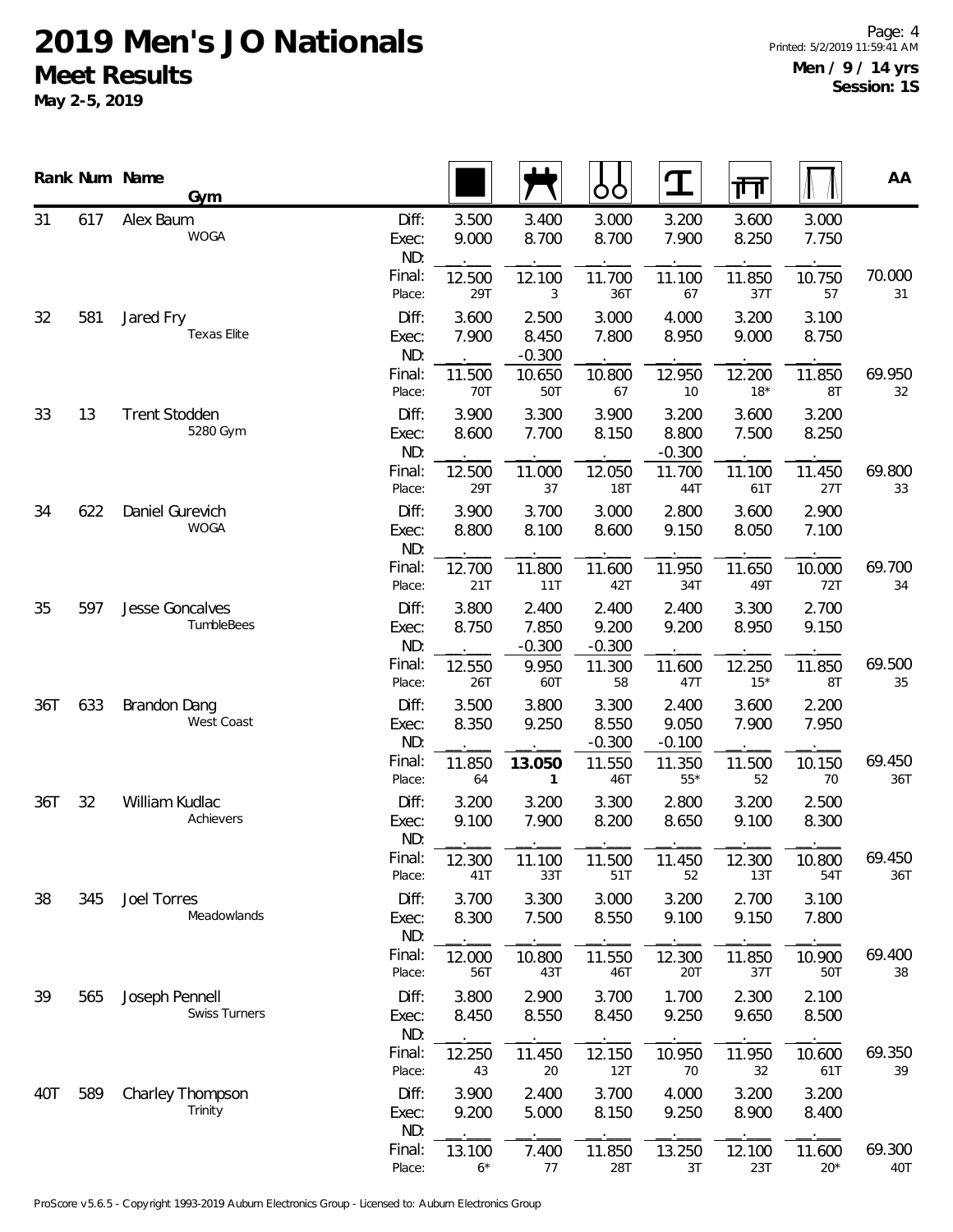|           |     | Rank Num Name | Gym                                   |                       |                |                | ŌÒ                         | ${\bf T}$                  | 帀               |                | AA            |
|-----------|-----|---------------|---------------------------------------|-----------------------|----------------|----------------|----------------------------|----------------------------|-----------------|----------------|---------------|
| 40T       | 466 |               | Nicholas Townsend<br>Premier West     | Diff:<br>Exec:<br>ND: | 3.400<br>8.750 | 3.200<br>8.000 | 3.300<br>8.600             | 3.200<br>8.900<br>$-0.100$ | 3.100<br>8.000  | 2.900<br>8.050 |               |
|           |     |               |                                       | Final:<br>Place:      | 12.150<br>47T  | 11.200<br>28T  | 11.900<br>24T              | 12.000<br>31T              | 11.100<br>61T   | 10.950<br>48T  | 69.300<br>40T |
| 42        | 568 | Ali Bhimani   | Tatarus                               | Diff:<br>Exec:<br>ND: | 3.500<br>8.800 | 2.300<br>8.500 | 3.100<br>9.400<br>$-0.300$ | 1.600<br>9.250<br>$-0.100$ | 2.700<br>9.400  | 2.300<br>8.800 |               |
|           |     |               |                                       | Final:<br>Place:      | 12.300<br>41T  | 10.800<br>43T  | 12.200<br>9T               | 10.750<br>74               | 12.100<br>23T   | 11.100<br>44   | 69.250<br>42  |
| 43        | 400 | Colin Hafdahl | Nicks Flippin Kids                    | Diff:<br>Exec:<br>ND: | 3.500<br>9.200 | 2.800<br>8.050 | 2.400<br>8.600             | 2.300<br>9.250             | 3.100<br>8.750  | 2.300<br>8.900 |               |
|           |     |               |                                       | Final:<br>Place:      | 12.700<br>21T  | 10.850<br>40T  | 11.000<br>62T              | 11.550<br>49T              | 11.850<br>$37*$ | 11.200<br>39T  | 69.150<br>43  |
| 393<br>44 |     |               | Andrew DAgostino<br>New Era           | Diff:<br>Exec:<br>ND: | 3.200<br>9.000 | 3.500<br>7.600 | 3.500<br>8.150             | 2.400<br>9.000<br>$-0.100$ | 3.500<br>7.900  | 3.200<br>8.200 |               |
|           |     |               | Final:<br>Place:                      | 12.200<br>44T         | 11.100<br>33T  | 11.650<br>39T  | 11.300<br>61T              | 11.400<br>56T              | 11.400<br>31T   | 69.050<br>44   |               |
| 45        | 574 | Peyton Cramer | Texas Dreams                          | Diff:<br>Exec:<br>ND: | 2.800<br>9.600 | 3.700<br>7.000 | 2.400<br>9.450<br>$-0.300$ | 1.700<br>9.550             | 3.200<br>9.000  | 2.700<br>8.200 |               |
|           |     |               | Final:<br>Place:                      | 12.400<br>33T         | 10.700<br>46T  | 11.550<br>46T  | 11.250<br>63               | 12.200<br>$18*$            | 10.900<br>50T   | 69.000<br>45   |               |
| 46        | 549 | Alex Grapsas  | St. Louis                             | Diff:<br>Exec:<br>ND: | 3.800<br>8.350 | 2.700<br>7.150 | 3.600<br>8.000             | 3.200<br>8.900             | 3.000<br>9.500  | 2.800<br>7.900 |               |
|           |     |               |                                       | Final:<br>Place:      | 12.150<br>47T  | 9.850<br>$63*$ | 11.600<br>42T              | 12.100<br>$27*$            | 12.500<br>8T    | 10.700<br>58T  | 68.900<br>46  |
| 47        | 281 |               | Jonathan Saguier<br><b>High Point</b> | Diff:<br>Exec:<br>ND: | 3.800<br>8.200 | 3.400<br>7.950 | 3.200<br>8.800<br>$-0.300$ | 3.200<br>8.600<br>$-0.100$ | 2.900<br>9.100  | 2.400<br>7.600 |               |
|           |     |               |                                       | Final:<br>Place:      | 12.000<br>56T  | 11.350<br>22T  | 11.700<br>$36*$            | 11.700<br>44T              | 12.000<br>31    | 10.000<br>72T  | 68.750<br>47  |
| 48        | 656 | Brian Solomon | Yellow Jacket                         | Diff:<br>Exec:<br>ND: | 4.000<br>8.600 | 3.800<br>7.600 | 2.500<br>8.050<br>$-0.300$ | 3.200<br>8.800<br>$-0.100$ | 3.300<br>7.550  | 3.000<br>8.700 |               |
|           |     |               |                                       | Final:<br>Place:      | 12.600<br>25   | 11.400<br>21   | 10.250<br>74               | 11.900<br>$37*$            | 10.850<br>66    | 11.700<br>15T  | 68.700<br>48  |
| 49T       | 151 | Skylar Graves | Dauntless                             | Diff:<br>Exec:<br>ND: | 3.900<br>8.100 | 3.200<br>7.150 | 3.400<br>8.400             | 2.800<br>9.000             | 3.400<br>7.700  | 3.200<br>8.300 |               |
|           |     |               |                                       | Final:<br>Place:      | 12.000<br>56T  | 10.350<br>56   | 11.800<br>32               | 11.800<br>41T              | 11.100<br>61T   | 11.500<br>25T  | 68.550<br>49T |
| 49T       | 483 | Aiden Esval   | Ridgewood                             | Diff:<br>Exec:<br>ND: | 3.500<br>8.600 | 2.900<br>8.450 | 3.400<br>7.350<br>$-0.300$ | 2.200<br>8.700             | 3.300<br>8.950  | 2.500<br>9.000 |               |
|           |     |               |                                       | Final:<br>Place:      | 12.100<br>52T  | 11.350<br>22T  | 10.450<br>73               | 10.900<br>71               | 12.250<br>$15*$ | 11.500<br>25T  | 68.550<br>49T |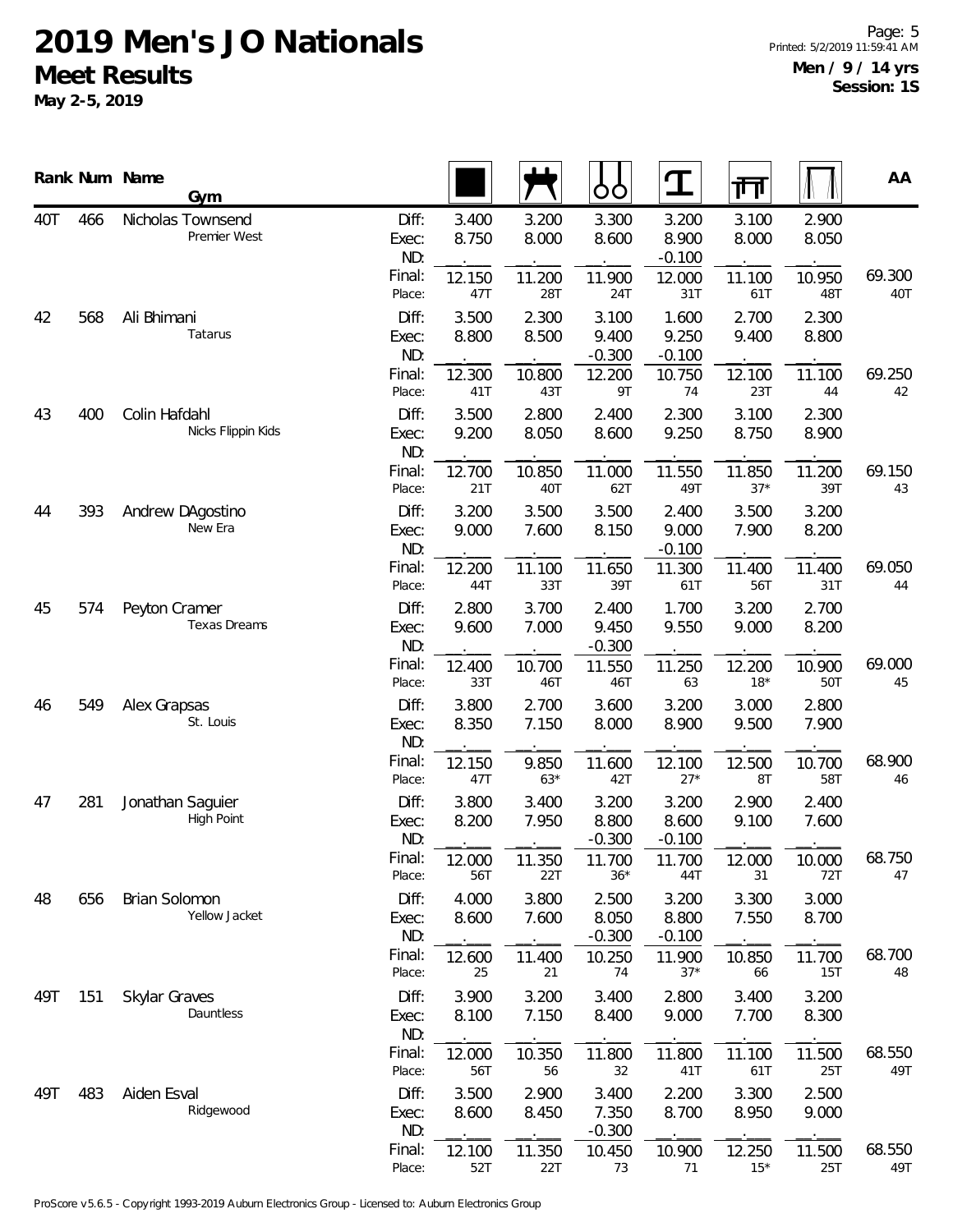|          |     | Rank Num Name<br>Gym               |                       |                            |                | ŌÒ                         | $\mathbf T$                | ना             |                            | AA            |
|----------|-----|------------------------------------|-----------------------|----------------------------|----------------|----------------------------|----------------------------|----------------|----------------------------|---------------|
| 51       | 625 | Cole Rigdon<br><b>WOGA</b>         | Diff:<br>Exec:<br>ND: | 3.600<br>7.100             | 3.400<br>7.550 | 3.200<br>8.550             | 2.800<br>8.550<br>$-0.300$ | 3.400<br>9.250 | 2.600<br>8.800             |               |
|          |     |                                    | Final:<br>Place:      | 10.700<br>76               | 10.950<br>38   | 11.750<br>33T              | 11.050<br>68               | 12.650<br>3    | 11.400<br>31T              | 68.500<br>51  |
| 52       | 20  | Cody Loving<br>Above the Bar       | Diff:<br>Exec:<br>ND: | 3.600<br>8.500             | 3.500<br>6.150 | 3.500<br>8.350             | 1.800<br>9.350             | 3.000<br>8.650 | 2.700<br>9.050             |               |
|          |     |                                    | Final:<br>Place:      | 12.100<br>52T              | 9.650<br>67    | 11.850<br>28T              | 11.150<br>66               | 11.650<br>49T  | 11.750<br>13T              | 68.150<br>52  |
| 53       | 461 | Aidan Murray<br>Premier West       | Diff:<br>Exec:<br>ND: | 3.300<br>8.600             | 3.000<br>7.300 | 3.000<br>8.850<br>$-0.300$ | 3.200<br>8.900             | 2.900<br>8.200 | 2.300<br>8.750             |               |
|          |     |                                    | Final:<br>Place:      | 11.900<br>62T              | 10.300<br>57   | 11.550<br>46T              | 12.100<br>$27*$            | 11.100<br>61T  | 11.050<br>45               | 68.000<br>53  |
| 54<br>44 |     | Degan Marshall<br>All American UT  | Diff:<br>Exec:<br>ND: | 4.000<br>8.900             | 3.500<br>7.200 | 3.500<br>8.650<br>$-0.300$ | 2.400<br>8.950             | 3.500<br>8.550 | 3.200<br>6.100<br>$-0.300$ |               |
|          |     | Final:<br>Place:                   | 12.900<br>14T         | 10.700<br>46T              | 11.850<br>28T  | 11.350<br>$55^{\star}$     | 12.050<br>28T              | 9.000<br>76    | 67.850<br>54               |               |
| 55       | 397 | Nico Smith<br>New Era              | Diff:<br>Exec:<br>ND: | 3.300<br>9.450             | 2.400<br>7.450 | 2.900<br>8.750             | 3.200<br>8.850             | 3.500<br>7.200 | 2.300<br>8.500             |               |
|          |     | Final:<br>Place:                   | 12.750<br>20          | 9.850<br>63T               | 11.650<br>39T  | 12.050<br>30               | 10.700<br>69T              | 10.800<br>54T  | 67.800<br>55               |               |
| 56       | 566 | Eric Simon<br><b>Swiss Turners</b> | Diff:<br>Exec:<br>ND: | 3.200<br>8.600             | 2.600<br>8.550 | 2.900<br>9.300             | 2.200<br>9.150             | 3.200<br>6.850 | 2.500<br>8.700             |               |
|          |     |                                    | Final:<br>Place:      | 11.800<br>65T              | 11.150<br>30T  | 12.200<br>9T               | 11.350<br>$55^{\star}$     | 10.050<br>75   | 11.200<br>39T              | 67.750<br>56  |
| 57T      | 210 | Alex Tran<br>Georgia Gym Acad      | Diff:<br>Exec:<br>ND: | 3.600<br>9.350             | 2.700<br>7.150 | 3.100<br>8.950<br>$-0.300$ | 2.800<br>8.900<br>$-0.100$ | 3.400<br>8.350 | 3.100<br>6.650             |               |
|          |     |                                    | Final:<br>Place:      | 12.950<br>12T              | 9.850<br>$63*$ | 11.750<br>33T              | 11.600<br>47T              | 11.750<br>45T  | 9.750<br>74                | 67.650<br>57T |
| 57T      | 415 | Tyler Sherman<br>Olympia Gym       | Diff:<br>Exec:<br>ND: | 3.500<br>8.150             | 2.900<br>8.700 | 2.300<br>9.200<br>$-0.300$ | 2.200<br>8.800             | 3.000<br>8.900 | 2.300<br>8.000             |               |
|          |     |                                    | Final:<br>Place:      | 11.650<br>69               | 11.600<br>16T  | 11.200<br>59               | 11.000<br>69               | 11.900<br>33T  | 10.300<br>66T              | 67.650<br>57T |
| 59T      | 420 | Christopher Xanthos<br>Oregon Gym  | Diff:<br>Exec:<br>ND: | 3.400<br>9.050             | 2.900<br>6.700 | 2.500<br>9.150<br>$-0.300$ | 2.900<br>8.850             | 3.000<br>7.600 | 2.800<br>9.000             |               |
|          |     |                                    | Final:<br>Place:      | 12.450<br>$31*$            | 9.600<br>68*   | 11.350<br>56T              | 11.750<br>43               | 10.600<br>71T  | 11.800<br>12               | 67.550<br>59T |
| 59T      | 193 | Noah Mutchler<br>Flipspot          | Diff:<br>Exec:<br>ND: | 4.200<br>7.550<br>$-0.300$ | 2.700<br>7.250 | 3.200<br>8.800<br>$-0.300$ | 2.800<br>9.350             | 2.800<br>9.000 | 2.600<br>7.900             |               |
|          |     |                                    | Final:<br>Place:      | 11.450<br>72               | 9.950<br>60T   | 11.700<br>$36*$            | 12.150<br>23T              | 11.800<br>42T  | 10.500<br>64               | 67.550<br>59T |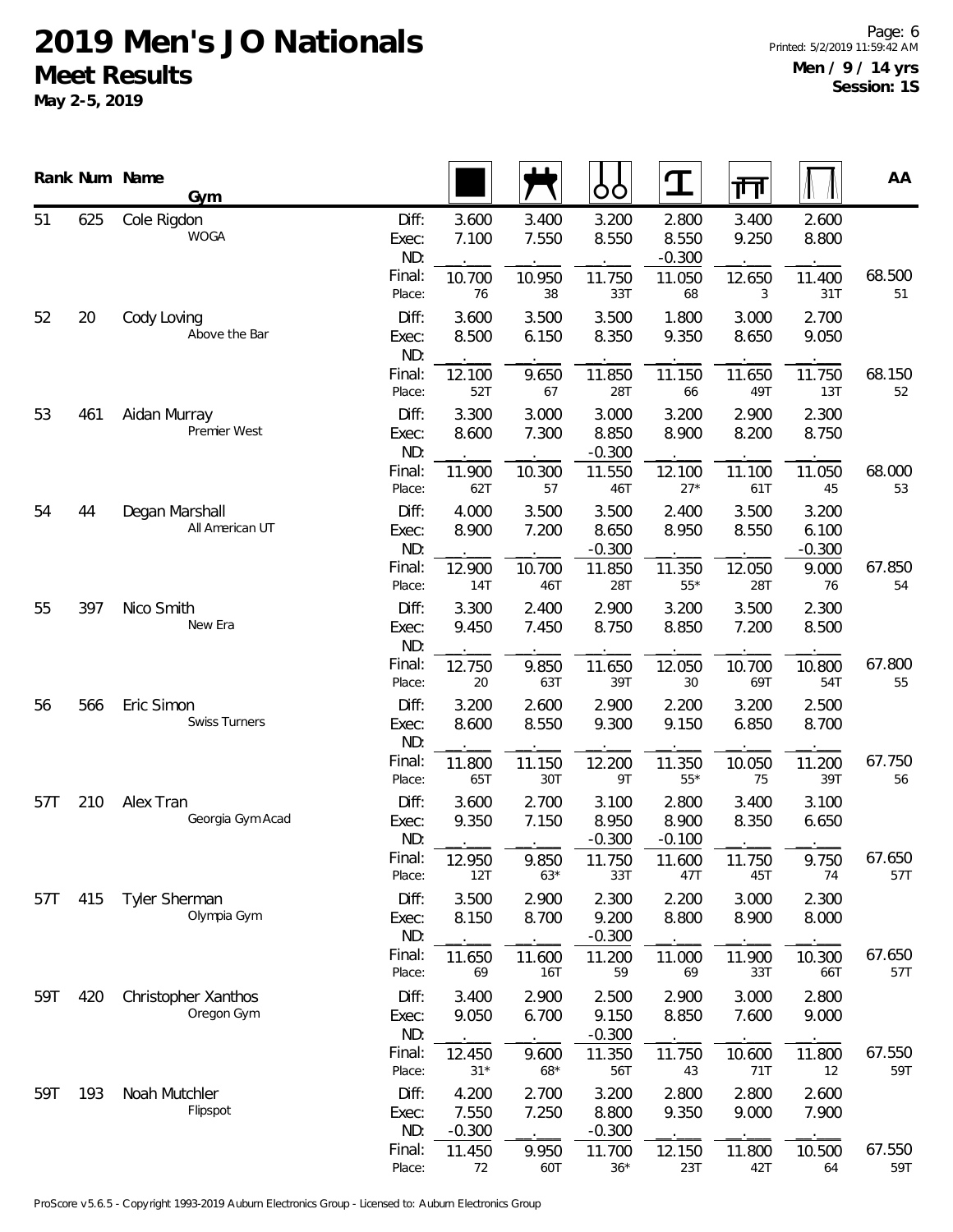|           |     | Rank Num Name<br>Gym                           |                       |                 |                | OO                         | $\mathbf T$                | 帀               |                | AA            |
|-----------|-----|------------------------------------------------|-----------------------|-----------------|----------------|----------------------------|----------------------------|-----------------|----------------|---------------|
| 61        | 146 | Elijah Harris<br>Daggett's                     | Diff:<br>Exec:<br>ND: | 3.600<br>8.800  | 2.700<br>6.650 | 2.500<br>8.800<br>$-0.300$ | 2.800<br>8.850<br>$-0.100$ | 3.200<br>8.050  | 2.900<br>8.950 |               |
|           |     |                                                | Final:<br>Place:      | 12.400<br>$33*$ | 9.350<br>71    | 11.000<br>62T              | 11.550<br>49T              | 11.250<br>60    | 11.850<br>$8*$ | 67.400<br>61  |
| 62        | 542 | Randy Nichols<br>Sportsplex                    | Diff:<br>Exec:<br>ND: | 3.600<br>8.350  | 2.900<br>5.900 | 3.300<br>9.050<br>$-0.300$ | 3.200<br>9.250             | 3.000<br>7.750  | 2.700<br>8.650 |               |
|           |     |                                                | Final:<br>Place:      | 11.950<br>59T   | 8.800<br>73    | 12.050<br><b>18T</b>       | 12.450<br>17T              | 10.750<br>67T   | 11.350<br>35   | 67.350<br>62  |
| 63        | 122 | <b>Emory Smith</b><br>Chelsea Piers            | Diff:<br>Exec:<br>ND: | 3.000<br>8.950  | 3.300<br>7.400 | 2.800<br>8.100<br>$-0.300$ | 2.200<br>9.000             | 2.700<br>8.350  | 3.000<br>8.400 |               |
|           |     |                                                | Final:<br>Place:      | 11.950<br>59T   | 10.700<br>46T  | 10.600<br>68               | 11.200<br>64T              | 11.050<br>65    | 11.400<br>31T  | 66.900<br>63  |
| 163<br>64 |     | Sebastian Martinez<br>EVO Gym                  | Diff:<br>Exec:<br>ND: | 3.900<br>8.900  | 2.600<br>5.100 | 2.500<br>8.700<br>$-0.300$ | 3.200<br>8.800             | 2.900<br>8.950  | 3.100<br>8.500 |               |
|           |     | Final:<br>Place:                               | 12.800<br>17T         | 7.700<br>75T    | 10.900<br>66   | 12.000<br>$31*$            | 11.850<br>37T              | 11.600<br>$20*$ | 66.850<br>64   |               |
| 65        | 220 | Christopher Moran<br>Gold Cup                  | Diff:<br>Exec:<br>ND: | 3.600<br>8.800  | 3.100<br>7.600 | 3.600<br>6.400             | 2.400<br>9.000             | 3.600<br>7.850  | 3.100<br>7.550 |               |
|           |     | Final:<br>Place:                               | 12.400<br>$33*$       | 10.700<br>46T   | 10.000<br>76T  | 11.400<br>$53*$            | 11.450<br>53T              | 10.650<br>60    | 66.600<br>65   |               |
| 66        | 487 | Frederick Krebs<br>Rochester Gym               | Diff:<br>Exec:<br>ND: | 3.600<br>8.100  | 3.000<br>6.550 | 3.100<br>8.200<br>$-0.300$ | 2.400<br>9.000             | 2.900<br>8.500  | 2.800<br>8.650 |               |
|           |     |                                                | Final:<br>Place:      | 11.700<br>67T   | 9.550<br>70    | 11.000<br>62T              | 11.400<br>$53*$            | 11.400<br>56T   | 11.450<br>27T  | 66.500<br>66  |
| 67        | 353 | Mannuel Hilario<br>Metropolitan                | Diff:<br>Exec:<br>ND: | 3.200<br>8.000  | 2.600<br>8.250 | 3.600<br>8.850             | 2.400<br>8.900             | 2.400<br>8.000  | 2.300<br>7.900 |               |
|           |     |                                                | Final:<br>Place:      | 11.200<br>74    | 10.850<br>40T  | 12.450<br>4                | 11.300<br>61T              | 10.400<br>74    | 10.200<br>69   | 66.400<br>67  |
| 68T       | 398 | Dylan Tu<br>New Era                            | Diff:<br>Exec:<br>ND: | 3.100<br>9.050  | 3.300<br>8.000 | 2.600<br>9.300             | 1.600<br>8.500             | 3.300<br>7.300  | 3.000<br>7.300 |               |
|           |     |                                                | Final:<br>Place:      | 12.150<br>47T   | 11.300<br>24T  | 11.900<br>24T              | 10.100<br>76               | 10.600<br>71T   | 10.300<br>66T  | 66.350<br>68T |
| 68T       | 324 | Kavan Puri<br>Lakeshore                        | Diff:<br>Exec:<br>ND: | 3.700<br>8.400  | 3.500<br>7.100 | 3.900<br>7.900<br>$-0.300$ | 2.400<br>8.950             | 3.600<br>6.950  | 2.900<br>7.350 |               |
|           |     |                                                | Final:<br>Place:      | 12.100<br>52T   | 10.600<br>53T  | 11.500<br>51T              | 11.350<br>$55*$            | 10.550<br>73    | 10.250<br>68   | 66.350<br>68T |
| 70        | 564 | <b>Brandon Haiser</b><br><b>Surgents Elite</b> | Diff:<br>Exec:<br>ND: | 2.800<br>8.200  | 2.900<br>7.850 | 2.500<br>8.350<br>$-0.300$ | 2.200<br>9.150             | 2.800<br>8.950  | 2.000<br>8.900 |               |
|           |     |                                                | Final:<br>Place:      | 11.000<br>75    | 10.750<br>45   | 10.550<br>69T              | 11.350<br>$55*$            | 11.750<br>45T   | 10.900<br>50T  | 66.300<br>70  |